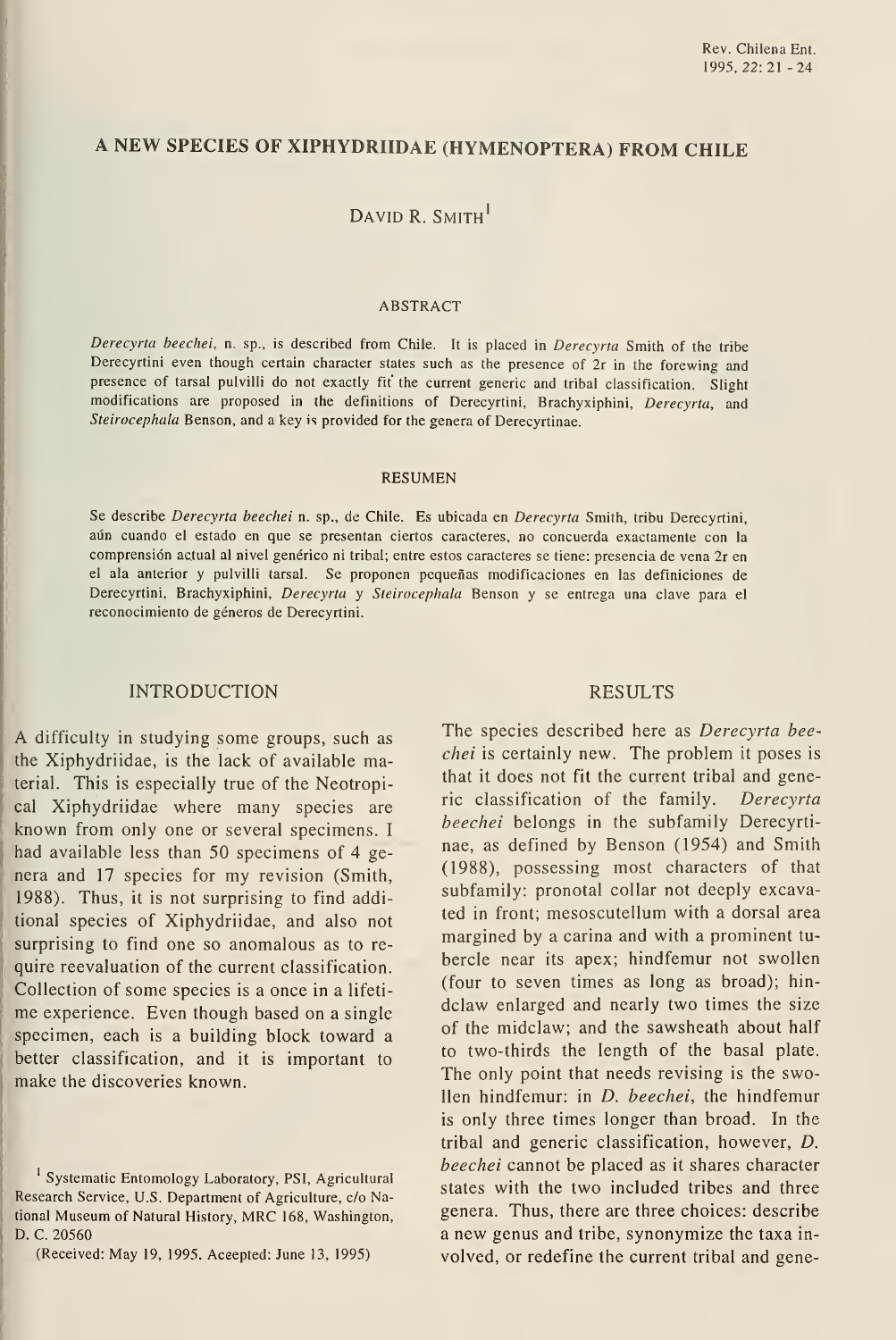ric limits to accommodate it. At this time, I choose the latter.

The Derecyrtinae contains three genera in two rather distinct tribes, the Derecyrtini and Brachyxiphini. Derecyrta beechei shares most characteristics with the Derecyrtini: temples of head almost impunctate behind and glabrous (with long hairs, longer than the first flagellar segment, and commonly dull and punctate in Brachyxiphini); hindfemur swollen medially, about three to five times as long as broad (slender and nearly seven times longer than broad in Brachyxiphini); and apical hindtarsal segment of female shorter than basitar sus (much longer than basitarsus in Brachyxiphini). However, a key character is the pre sence (Brachyxiphini) or absence (Derecyrtini) of vein 2r in the forewing. Derecyrta beechei has 2r, a character shared with the Brachyxiphini. <sup>I</sup> place this species in the Derecyrtini because it shares more derived character states with that tribe, the head sculpturation and setation, hindfemur shape, and short apical hindtarsal segment. Unless the presence of vein 2r in the specimen of D. beechei is an anomaly, the presence or absence of this vein can no longer be entirely valid. Also, the presence of this vein is not as significant be cause it is an ancestral character state seen in almost all other Symphyta.

Two genera are known in Derecyrtini, Derecyrta Smith and Steirocephala Benson. Four character states separate these two genera: presence (Steirocephala) or absence (Derecyrta) of bilobed tarsal pulvilli; presence (Steirocephala) or absence (Derecyrta) of a genal carina; presence (Steirocephala) or ab sence (Derecyrta) of preapical spurs on the mid- and hindtibiae; and the third antennal segment two times the length of the fourth segment (Steirocephala) or one and one-half times the length of the fourth (Derecyrta). Derecyrta beechei lacks a genal carina and lacks preapical spines on the tibiae, as in Derecyrta. The species possesses very small bi lobed tarsal pulvilli and the third antennal seg ment is twice the length of the fourth segment, as in Steirocephala. Because the lack of a genal carina and lack of preapical spines on the tibiae are the more derived character states, <sup>I</sup> believe that D. beechei is clearly part of the

Derecyrta lineage and choose to place this species in *Derecyrta*. When more material and perhaps other species are discovered, this may again change, but at present, <sup>I</sup> prefer this approach. With the discovery of Derecyrta beechei, as well as a new Brachyxiphus Phili ppi recently described (Smith, 1995) with a shiny impunctate head, I revise my 1988 key to genera of Derecyrtinae. The status of Eoxiphia Maa, the only other xiphydriid genus in the neotropics and placed in the Xiphydriinae, is uncertain (Smith, 1988) and is not included.

### KEY TO GENERA OF DERECYRTINAE

1. Apical hindtarsal segment of female much longer than basitarsus; hindfemur slender, nearly 7X longer than broad; head with long standing hairs, roughened and dull or shining; vein 2r of forewing present . . . . . . . . . ................................ Brachyxiphus

- Apical hindtarsal segment of female shorter than basi tarsus (Fig. 3); hindfemur swollen, only <sup>3</sup> to 5X longer than broad (Fig. 3); head glabrous, shiny and impunctate behind ocelli; vein 2r of forewing usually absent . 2
- 2. Genal carina absent; mid- and hindtibiae without preapical spines; bilobed tarsal pulvilli absent or present and very small Derecyrta
- Genal carina present; mid- and hindtibia with preapical spines; bilobed tarsal pulvilli present . . . Steirocephala

## Derecyrta beechei Smith, new species (Figs. <sup>1</sup> - 4)

Female: Length, 20 mm. Antenna dark orange, scape and pedicel darker than flagellum. Head black with broad yellow stripe on outer orbit from near lower part of eye to top of head, broad yellow stripe on inner eye margin from lower part of eye to top of eye, and shorter yellow stripe from lateral ocellus to twothirds way to posterior margin of head. Mandible dark reddish brown; apical 4 seg ments of maxillary palpus and segments 2 and 3 of labial palpus yellow. Thorax black with upper corner of mesepisternum and posterior half of mesoscutellum yellow. Abdomen black with lateral yellow spot on 2nd tergum, dorsal yellow transverse bands on 5th and 6th terga, entire transverse yellow band on 8th ter gum, and yellow spot at extreme apex of lOth tergum; dorsal and posterior margins of sheath narrowly yellowish. Legs dark orange (as an-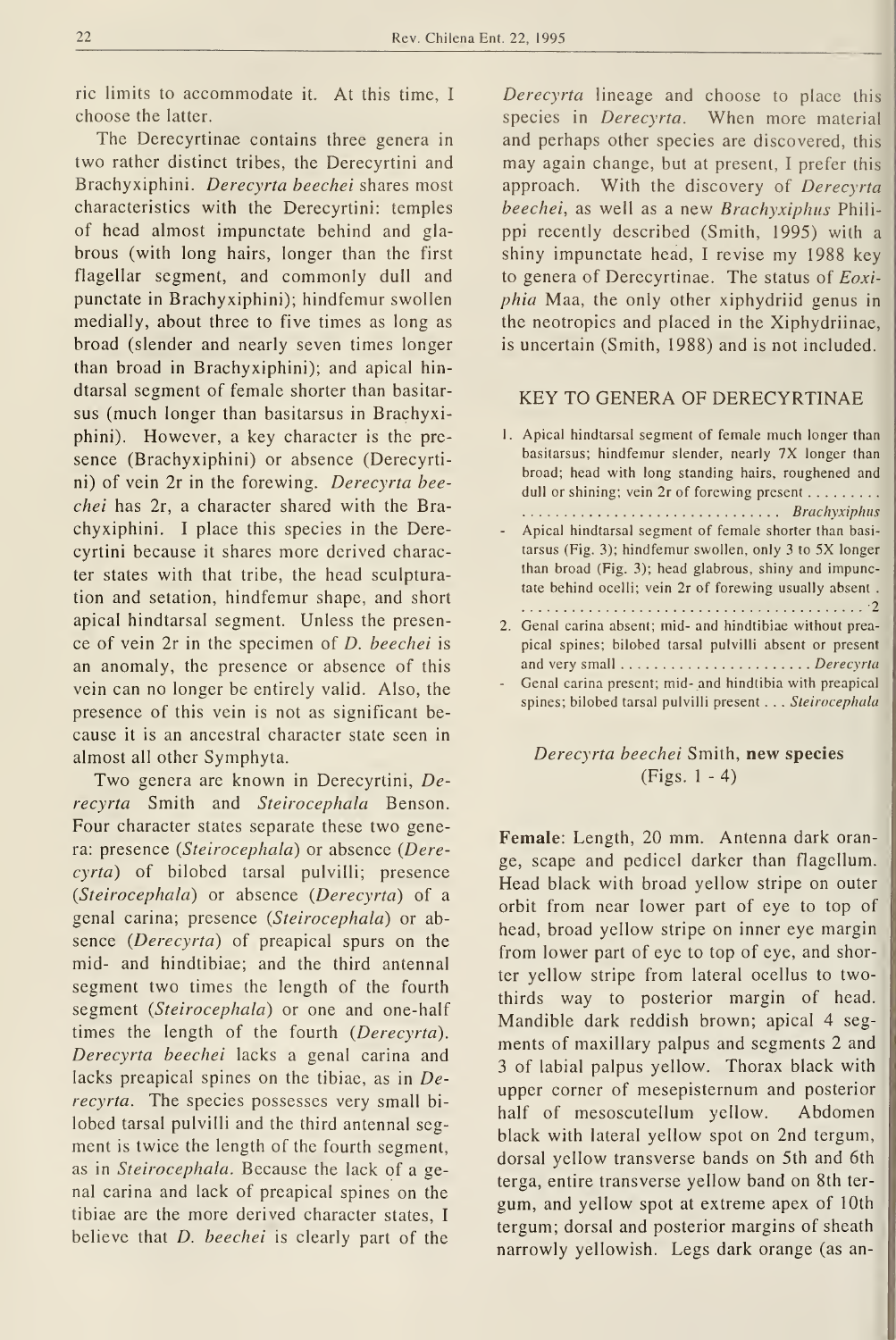

Figures. 1-4. Derecyrta beechei, n.sp. 1. Wings. 2, Dorsal view. 3, 4, Lateral views.